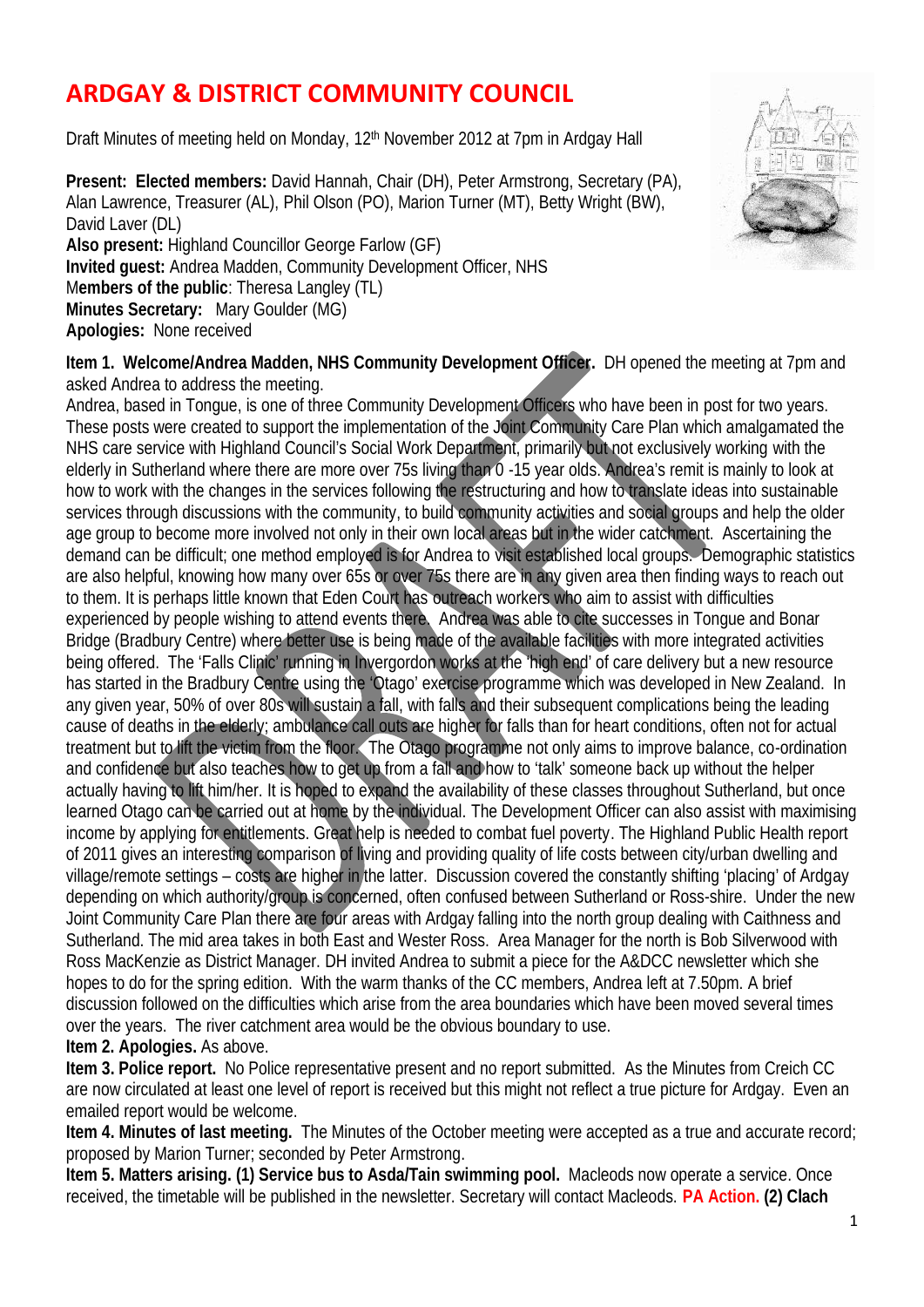**Eiteag repair.** Great appreciation was shown to Alan Lawrence for dealing with the repair. The idea was put forward to foster a 'local myth' about the stone which would intrigue visitors' imaginations! There is no tourist booklet for the Ardgay area in spite of the many local places of interest. The Goat Wife's cottage and Croick Church were both mentioned. A clearances interpretation centre in the village would be a great boon; perhaps the 'Heritage' groups could take this idea forward. **(3) Local facilities for glass recycling.** Cllr Farlow advised the Secretary to contact Colin Clark of HC Environmental Services. (**PA Action) (4) Rail services – improving station and rail services.** Secretary continues in correspondence with ScotRail. It was noted there is now an electronic sign board in Tain station as well as at Lairg. PA wondered if anything might be done with the old platform toilet building – perhaps the building could be brought up to standard for a disabled toilet to be installed. **(5) Christmas lights.** Paul Whittock is ready to set up lights at the appropriate time. **(6) Public toilets**. Highland Council has now closed the facility for the season. Jeanie Sparling was thanked for her excellent cleaning and maintenance there throughout the summer. ClIr Farlow suggested that instead of tiling the floor, a form of composite flooring might be more appropriate, long lasting and easier to clean. An application to the Ward Discretionary Fund could meet with a favourable response especially if match funded. Quotes for purchase and laying of such flooring will be acquired for submission. The CC could appoint its choice of contractor. **DH Action. (7) Council house painting/maintenance.** Any tenant who considers their house is in need of such repair should take a letter, indicating the work required, to the Service Point, keeping a copy for their own records. **(8) Ronnie MacNeill retirement.** This item was picked up from the Creich CC minutes. A&DCC will be happy to liaise with Sandy Chalmers when he gets in touch. The question was asked if Ronnie's retirement is only from the school bus runs or if he is also giving up the taxi service, but no-one was aware of his decision. **(9) Creich minutes.** Members wished to record that they welcome and appreciate the sharing of minutes between the two CCs. The system in Creich of 'area representatives' is admired and it was pondered that various areas within A&DCC could also be represented to this CC in the same way. **(10) Culrain flooding.** Cllr Farlow has been told that the source of the flooding cannot be identified. Springs are suspected as the cause. Members insist that a simple drain/culvert is all that is required as the downward slope of the ground would then take the water directly to the nearby pond, approximately 50ft below. Long-standing damage to the Culrain railway bridge was also highlighted. **GF Action.**

**Item 6. Correspondence. (1) Ward boundaries.** Secretary has received a reply from Natasha Griffiths indicating no review is anticipated. PO will draft a response. **PO Action. (2) Red telephone boxes.** A journalist has asked the CC for information as to its use of the telephone boxes it now owns. This is to be used in an article on the subject. **(3) Scottish Rights of Way Society.** Their annual report has been received. Agreed that the CC should maintain its membership. Treasurer to make subscription payment when due. **AL Action.**

**Item 7. Oakwood Place/Ardgay Hill footpath.** Mrs Copley was unable to attend tonight's meeting due to ill health. DL assured the meeting that she is aware that the CC cannot take on the public liability involved in the project. The CC does hold £800 for the specific purpose of improving the condition of the footpath. If a local group can form to deal with the work, this matter can be speedily resolved.

**Item 8. Windfarms update.** The former Achany Panel, now renamed as the Kyle of Sutherland Panel will hold its next meeting on 26<sup>th</sup> November. Anyone seeking the list of current and proposed windfarms in the area should refer to the A&DCC newsletter, visit the A&DCC website or go to the Service Point.

**Item 9. KOSDT update.** Lynsey Burns will be leaving her post at the end of the year. Funding will be sought to maintain the Development Officer post for the next two years. Free Hall slots are available at present. The Saturday film club for primary aged children in Ardgay and Bonar Bridge started last week. In an attempt to find out what time is most suitable, this week's club will meet on Friday night. Anyone wishing more information should contact Elissa Stevens. The Development Plan has been completed as has the new funding application. The Migdale Archaeology Project is taking shape. New local notice boards should be placed soon. The large Kyle of Sutherland signs will require Planning permission for which an application is being prepared. Although changes will occur due to the change of Development Officer, MT indicated that the record shows a long list of beneficiaries and projects achieved in the past two years, many more than in similar areas in other parts of the country. She accepted that more publicity covering the activities of the Trust is important and steps are being taken to ensure it. Local groups should be encouraged to make more use of the Trust which exists to assist and support them in seeking funding, setting up and operating. The Trust can be contacted through the office of Key Commercial Services in Bonar Bridge, by phone on 01863 766908, by email on development@kyleofsutherland.co.uk and online at www.kyleofsutherland.co.uk